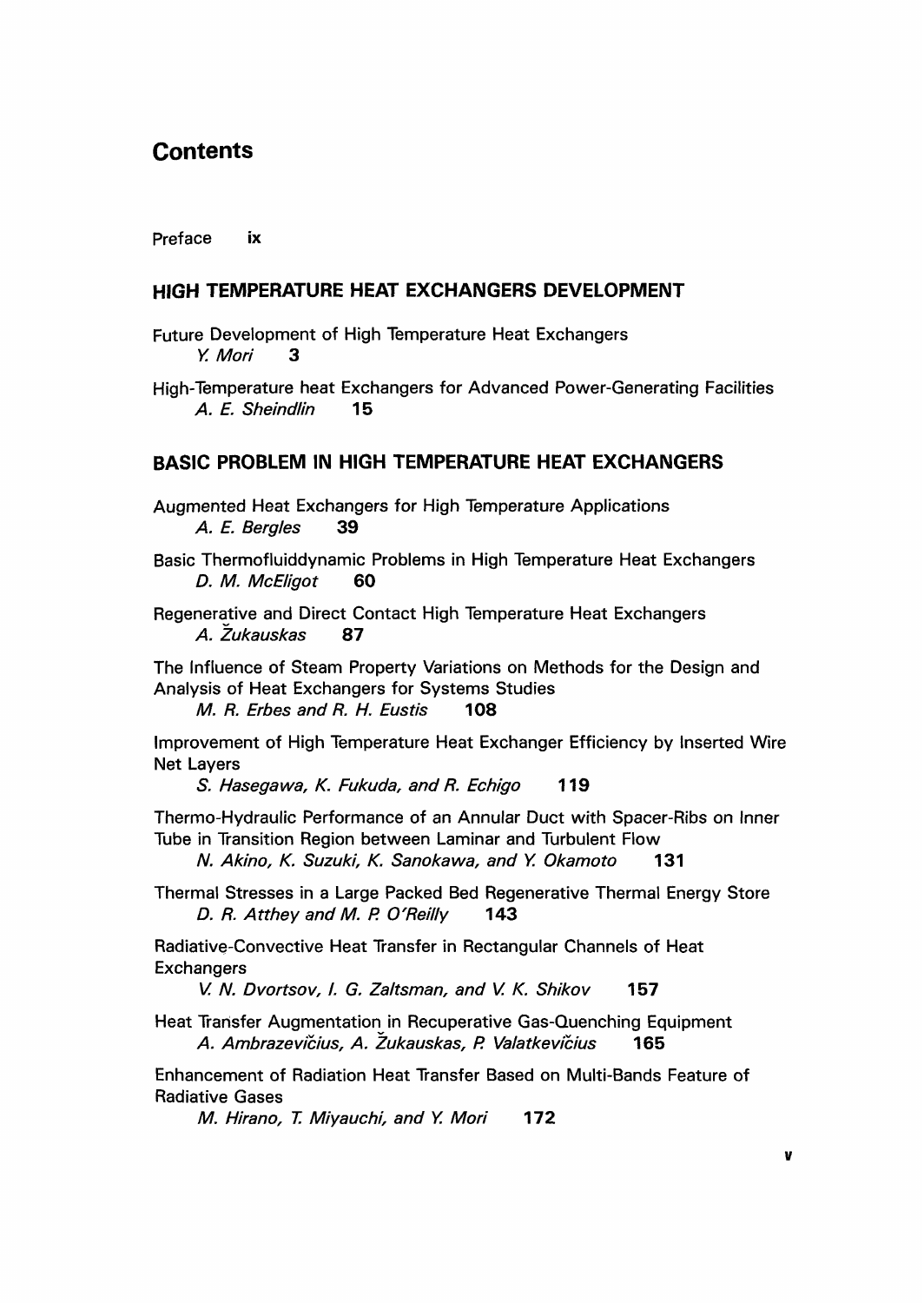Experimental Results of Heat Transfer and Pressure Drop on the Shell-Side of Compact Cross-Flow Tubular Heat Exchangers

G. P. Merker and H. Hanke 184

Heat Transfer in High Temperature Heat Exchangers Channels with Inlet Flow Swirling

A. A. Khalatov 196

## HEAT EXCHANGERS FOR HIGH TEMPERATURE RECOVERY

- Heat Exchangers for Heat Recovery P. J. Heggs 211
- High Temperature Heat Transfer Augmentation R. Echigo 230
- High-Temperature Air Heaters: Construction and Operation A. A. Kniga, V. N. Kulyov, and V. N. Panov 260
- High Temperature Regenerators Using Perspective Packings and Heat Sources Ya. M. Gordon, V. L. Sovetkin, V. S. Shvidki, M. V. Gurashvilly, and B. A. Tichonov 266

Heat Regenerator with Reduced Accumulation Time and Reduced Thermal **Stresses** 

N. Ninić, S. Oka, Z. Perezić, and M. Milinović 279

Development of Regenerative Heat Exchanger Designs M. I. Agafonova, N. M. Babushkin, Ya. P. Kalugin, L. M. Kanunnikova, S. P. Kashtanova, E. D. Lekomtzeva, V. M. Malkin, B. N. Prokofiev, L. N. Toritzin, F. R. Shklyar, A. V. Volovik, B. I. Razigraev, L. V. Uzberg, V. L. Sovetkin, and U. G. Yaroshenko 285

High Temperature Heat Exchanger with Cooled Hot Gas Inlet D. G. Johnson 290

An Investigation Into Heat Recovery Using Multiple Fluidized Beds T. F. Salam and B. M. Gibbs 302

Multi-Stage Fluidized Bed Heat Exchangers: Comparison between the Perforated Plates System and the Overflow Pipes System Up to 500°C G. Flamant and D. Gauthier 310

Status of the R&D Program and Design Requirements on the HTR-Main Components for Process Heat Application

R. Candeli and K. Mendte 319

Experimental Evaluation of a High Temperature Regenerative Heat Exchanger for Closed Cycle MHD Power Generation

K. Yoshikawa, H. Yamasaki, S. Kabashima, and S. Shioda 333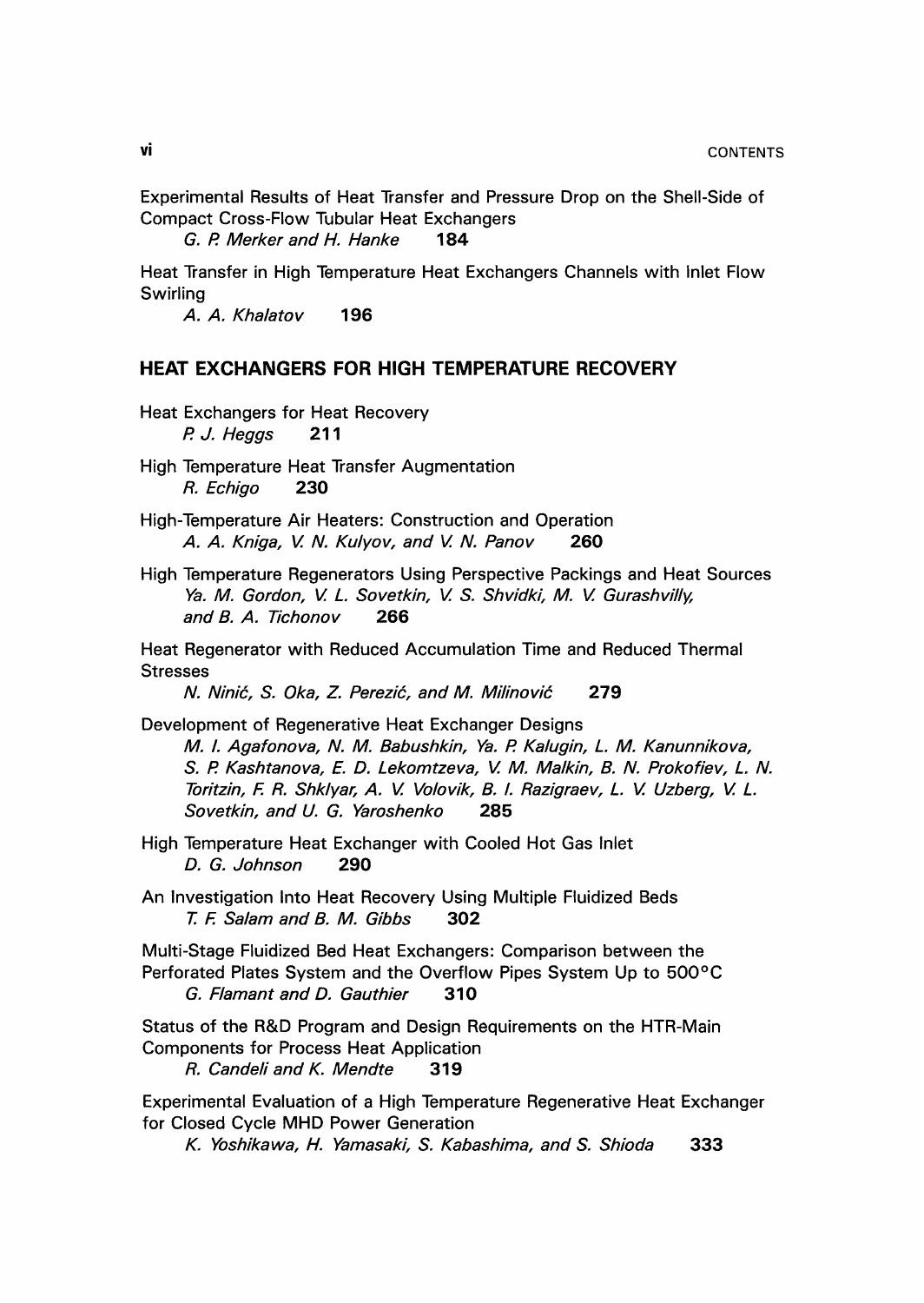#### **CONTENTS**

High-Temperature Regenerative Heat Exchanger with High Heat Transfer Performance by Use of a Reversible Thermochemical Reaction M. Hasatani, H. Matsuda, T. Ishizu, and S. K. Lee 345

Method for Unsteady Heat Transfer Calculation in Regenerative Heat **Exchangers** 

M. V. Polikovsky 356

Mathematical Modeling of Heat Transfer in Radiation Recuperators A. Gerák, V. Hlavačka, and J. Šika 364

# HIGH TEMPERATURE HEAT EXCHANGERS FOR FUTURE POWER PLANTS AND INDUSTRIAL PROCESS APPLICATION

Nuclear Process Heat Applications and the Corresponding Heat Exchangers<br>R. Schulten, H. Barnert, and J. Singh 375 R. Schulten, H. Barnert, and J. Singh

Development of Heat Exchangers for High Temperature Gas-Cooled Reactor in Japan

Y. Okamoto and K. Sanokawa 393

High-Temperature Heat Exchanger Design-A Review<br>D. Cyetković **406** D. Cvetković

Development of High-Temperature Plate-Fin Heat Exchanger for Phosphoric Acid Fuel Cell Power System

Y. Mano, N. Funahashi, S. Kobayashi, M. Kobayashi, Y. Mori, K. Ohhori, I. Nikai, M. Akane, A. Fuji, T. Kaneta, and S. Urabe 421

Fundamental Study on High Performance Heat Transfer Tube for Intermediate Heat Exchanger of HTGR

M. Kanzaka, Y. Tokita, H. Kikuchi, N. Matsumura, and A. Shimizu 433

Design and Thermal Dynamic Analyses on the Intermediate Heat Exchanger for **HTGR** 

M. Mori, M. Mizuno, M. Ito, and S. Urabe 445

Optical Heat Exchanger by Parabolic Receivers of Solar Energy J. Oman and P. Novak 457

System Demonstration of the Nuclear Heated Steam Reformer in AVR-Process Heat Plant

H. Barnert and J. Singh 469

Performance Model of Radiant Waste Heat Boilers for Coal Gasification Using the Diffusion Approximation

J. N. Phillips and R. H. Eustis 480

Design and Materials of a Large Scale Gas Generator for the Steam Gasification of Coal Using Nuclear Heat

G. Buchner, H. J. Schröter, and H. Weber 490